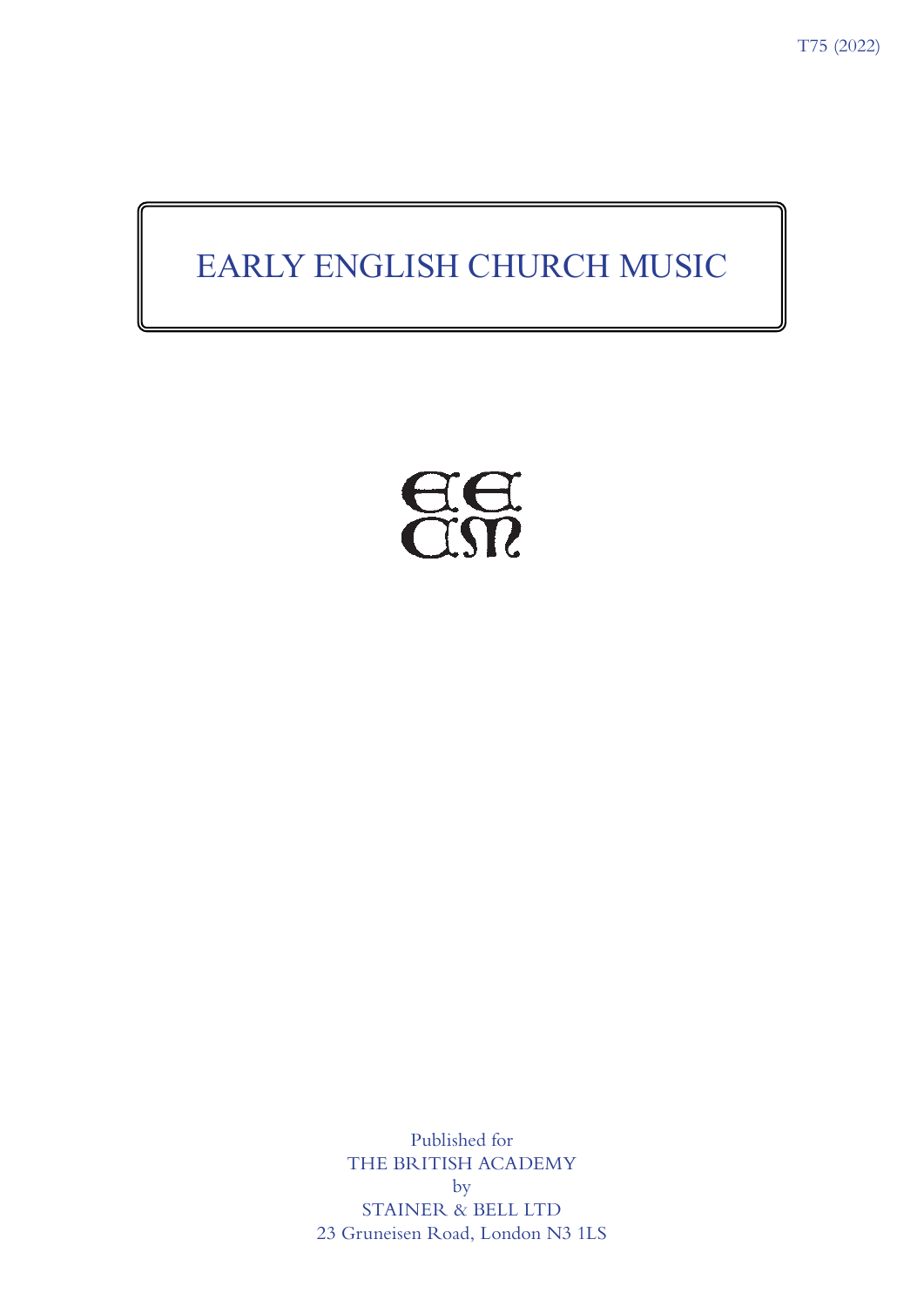## EARLY ENGLISH CHURCH MUSIC



Early English Church Music (EECM) is published by Stainer & Bell on behalf of the British Academy. The aim of the series is to make available sacred music by English composers from the earliest times to the middle of the seventeenth century, in accordance with the highest scholarly standards.

The first volume of the series, founded in 1961, was published in 1963, and in the following half-century its pre-eminence as a source of repertoire was confirmed through publication of major works by Dering, Gibbons, Sheppard, Tallis, Taverner, Tomkins, Tye, White and others. In 2002, a facsimile edition of *The Winchester Troper* was issued as the landmark fiftieth volume, which was shortly followed by three large volumes of music from the mid-fifteenth to the mid-sixteenth century: EC53, containing Masses and antiphons by Robert Fayrfax (edited, with an ingenious editorial reconstruction of the Mass *Sponsus amat sponsam*, by Roger Bray); EC54, which concludes EECM's three-volume edition of Latin polyphony by John Sheppard (this volume prepared by the general editor, Magnus Williamson); and EC55, which comprises Gloria and Credo settings by Leonel Power and his English contemporaries (edited by EECM's chairman, Peter Wright).

Recent and forthcoming volumes reflect EECM's commitment to a broad range of repertories and users. Since the 1990s, the series has used a distinctive diamond-headed notation for music composed before *c*.1530 (as used in EC55); later repertories, in which duple mensuration predominates, are presented in a round-headed format (see, for instance, EC54). EC56, an edition by John Milsom of the Tallis/ Byrd *Cantiones Sacrae* (1575), presents contrafacta and variant versions of pieces in parallel score. Edited by Peter Lefferts and William Summers, EC57 comprises facsimiles of thirteenth-century manuscripts, including the Worcester fragments. EC58 contains mass music by John Bedyngham and his contemporaries, and is edited by Gareth Curtis and David Fallows, with transcription by Timothy Symons. EC59 and EC60 are the first EECM volumes devoted to chant, in this case an edition of the Sarum Lady Mass prepared by John Harper with Sally Harper and Matthew Cheung Salisbury. EC61 consists of sacred music by Henry Lawes, transcribed and edited by Jonathan Wainwright. EC62 is a facsimile edition of fragments of English polyphonic music *c*.1390–1475, edited by Margaret Bent and Andrew Wathey. EC63 is a collection of the surviving services by Nathaniel Giles, edited by Joseph Sargent.

EECM's substantial back-catalogue is now fully available online at www.eecm.net in the form of downloadable PDF files of individual pieces (over 700 in all). Materials relating to published volumes, transcriptions of music not included in these volumes, data on sources, and information concerning the work of the series may be found at www.eecm.ac.uk.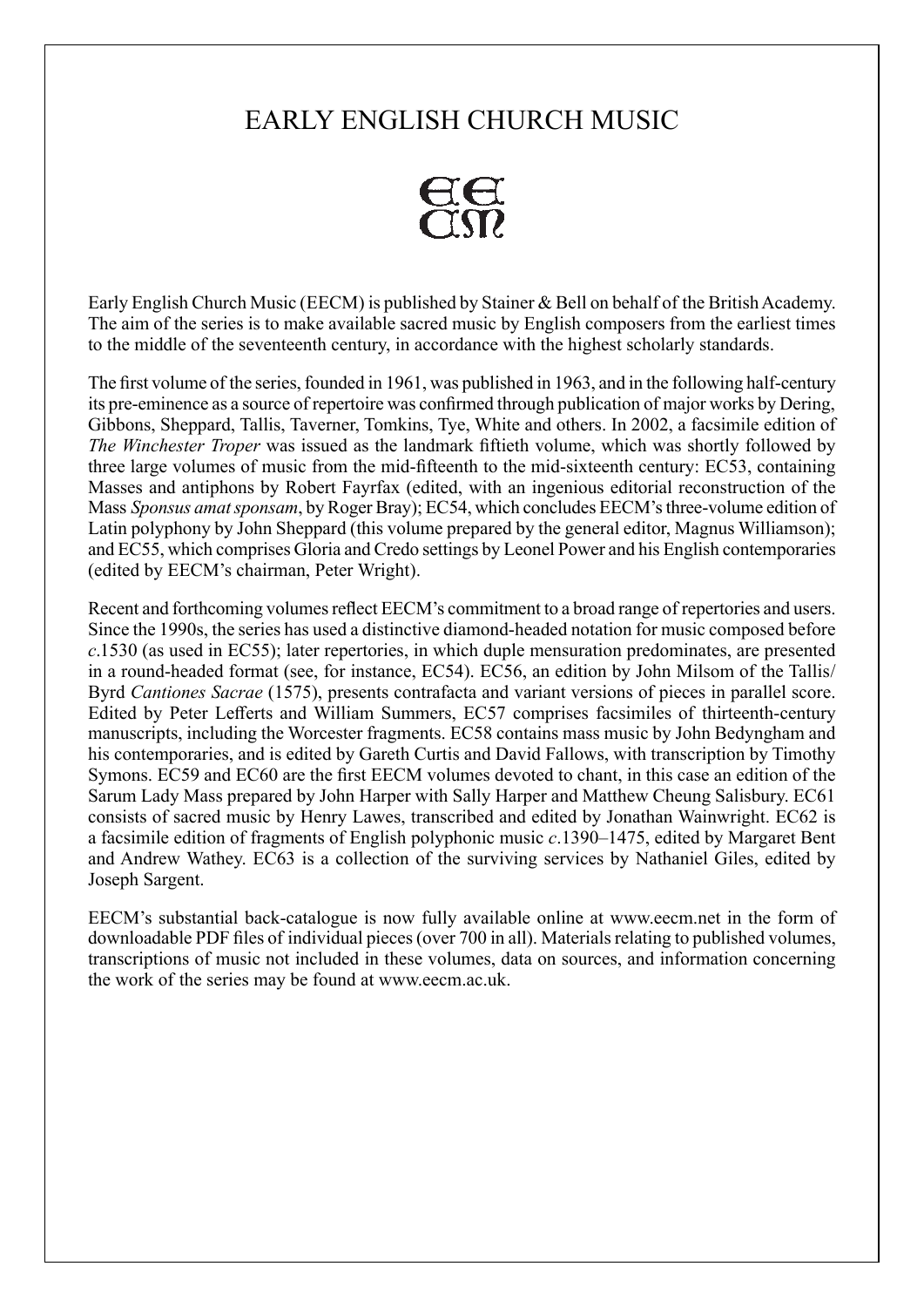## ORDERING INFORMATION

This catalogue provides a full listing of volumes in the Early English Church Music series with a brief description of contents. Full lists of contents can be obtained by quoting the *ASK* sheet number given. A number of items from the series are available as separate offprints and these are listed on the penultimate page of this catalogue. If you do not see what you require listed in this section we can also offer authorised photocopies of any individual items published in the series through our 'Made-to-Order' service. Our Archive Department (archive  $\omega$ stainer.co.uk) will be pleased to help with enquiries and requests. Alternatively, Adobe Acrobat PDF files of individual choral titles are now available from www.eecm.net. Please see the back page for full details. Other catalogues that will be of interest are:

- T60 Choral Music
- T69 Musica Britannica
- T71 Early Music
- T74 The Byrd Edition and The English Madrigalists
- T108 Purcell Society Edition

Subscription to the Early English Church Music series may begin with any volume and can be cancelled in writing. Subscribers receive a discount of 10%. If commitment to a subscription is impossible single volumes may be purchased at the full retail price at any time.

Prices, shown in £ sterling, are recommended retail prices exclusive of carriage and are applicable from 1 January 2022. Prices and carriage charges are subject to change without notice. If you are unable to obtain these publications through your usual sheet music provider, titles can be supplied directly by the publisher if ordered via our secure online ordering system on our website (www.stainer.co.uk) or by telephone or email. Carriage and handling will be charged at our standard rates based on your location.

Should our publications cease to be zero-rated in the UK for VAT purposes during the currency of this catalogue, VAT will be charged in addition to the price shown.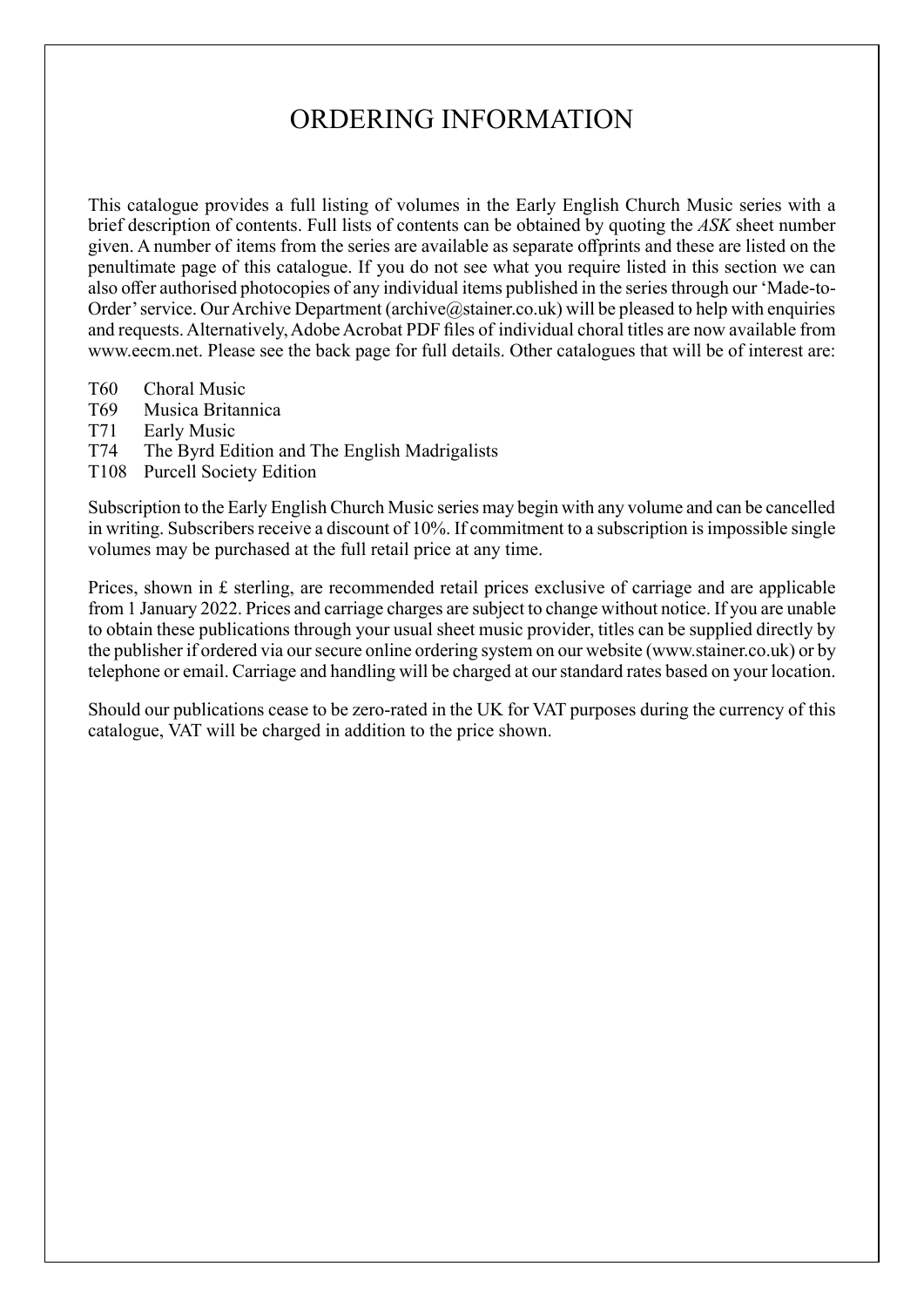#### **1 Early Tudor Masses: I**

Edited by John D. Bergsagel

The first volume of the series draws on the Forrest-Heyther partbooks, preserved in Oxford's Bodleian Library. They are the source of a 6-part Festal Mass by Richard Alwood, written to an unknown cantus firmus and most unusually in duple notation throughout, and a Festal Mass, also in 6 parts and using the Advent antiphon *Ave Maria* as cantus, by Thomas Ashewell.

**EC1** *ASK 2* **£60.00**

*Note: Printed to demand (spiral binding).*

#### **2 William Mundy Latin Antiphons and Psalms** Edited by Frank Ll. Harrison

Mundy was among the youngest of a group of significant composers whose lives bridged the turbulent times of the Reformation. Though preserved in Elizabethan sources, his Latin antiphons most likely date from the reign of Mary. They are the last examples of a genre cultivated by English composers for two centuries.

**EC2** *ASK 63* **£55.00** *Note: Printed to demand (spiral binding).*

## **3 Orlando Gibbons: I Verse Anthems**

Edited by David Wulstan

The form and style of the verse anthem were anticipated in the work of a number of 16th-century composers. However, it was only in the hands of Orlando Gibbons, one of the earliest musicians to write exclusively for the English rite, that it achieved new flexibility with the use of declamatory style in the verse sections. This first volume of his music contains 16 anthems, including *See, see, the Word is incarnate* and *This is the record of John*. **EC3** *ASK 13* **£75.00** 

*Note: Printed to demand (spiral binding).*

#### **4 Early Tudor Magnificats: I** Edited by Paul Doe

The importance attached to the worship of the Virgin Mary in late-Medieval England is reflected in elaborate treatments of the Magnificat, of which only some 22 intact settings survive. This volume contains six 5-part Magnificats – two anonymous, one each by Fayrfax, Cornysh, Turges and Prentyce – and one 6-part Magnificat *Benedicta* by Ludford. **EC4** *ASK 2* **£60.00**

## **5 Thomas Tomkins Musica Deo Sacra: I**

Edited by Bernard Rose

Published posthumously in 1668, probably by the composer's son Nathaniel, *Musica Deo Sacra* is a monumental collection of the work of Thomas Tomkins, pupil of William Byrd and a major contributor to the wealth of Anglican music produced in the half-century before the Commonwealth. The first volume contains the 11 verse anthems written for special occasions.

**EC5** *ASK 35* **£60.00**  *Note: Printed to demand (spiral binding).*

#### **6 Early Tudor Organ Music: I Music for the Office** Edited by John Caldwell

The history of liturgical organ music in England begins with the first recorded source, dating from 1500, and ends abruptly with the Act of Uniformity of 1559. In addition to the written sources, it is likely that there existed a strong tradition of improvised polyphony, though little direct evidence for this has survived. The 65 pieces in this collection were intended for performance at Matins, Lauds, Vespers and Compline.

**EC6 £70.00** *Note: Printed to demand (spiral binding).*

#### **7 Robert Ramsey: I English Sacred Music** Edited by Edward Thompson

Robert Ramsey, an organist of Trinity College, Cambridge, left a 4-part service worthy of Orlando Gibbons, eight anthems of 5 and 6 parts (including an impressive setting of *When David heard that Absalon was slain* which approaches the style of the Restoration full anthem), and a remarkable dialogue, *In guilty night*, setting a paraphrase of I Samuel 28, 8–20.

**EC7** *ASK 37* **£60.00**

**8 Fifteenth-Century Liturgical Music, I: Antiphons and Music for Holy Week and Easter**

Edited by Andrew Hughes

The majority of pieces in this volume show a strong melodic and rhythmic independence of voice, close in style to the contemporary French chanson; but there are also examples of pieces in the simpler, homorhythmic idiom of English descant. Votive antiphon and votive mass, or lady mass, were the main forms employed in the important early 15th-century repertoire of devotional and liturgical music for household use.<br> **EC8**  $\angle$  *ASK 2* 

**EC8** *ASK 2* **£70.00**

**9 Thomas Tomkins Musica Deo Sacra: II** Edited by Bernard Rose

In contrast with the 11 verse anthems collected in EC5, which use texts from the Prayerbook collects for special occasions, all but two of the 14 anthems of this volume employ words from the psalms. Many of the verse sections require great virtuosity of execution, and the variety of styles shows the breadth of this composer's expressive range.

**EC9** *ASK 35* **£65.00**

#### **10 Early Tudor Organ Music: II Music for the Mass** Edited by Denis Stevens

The second volume devoted to English liturgical organ music contains four pieces of the Ordinary of the Mass,

one for the Proper, 23 offertories and one piece for the Communion. **EC10 £60.00** 

*Note: Printed to demand (spiral binding).*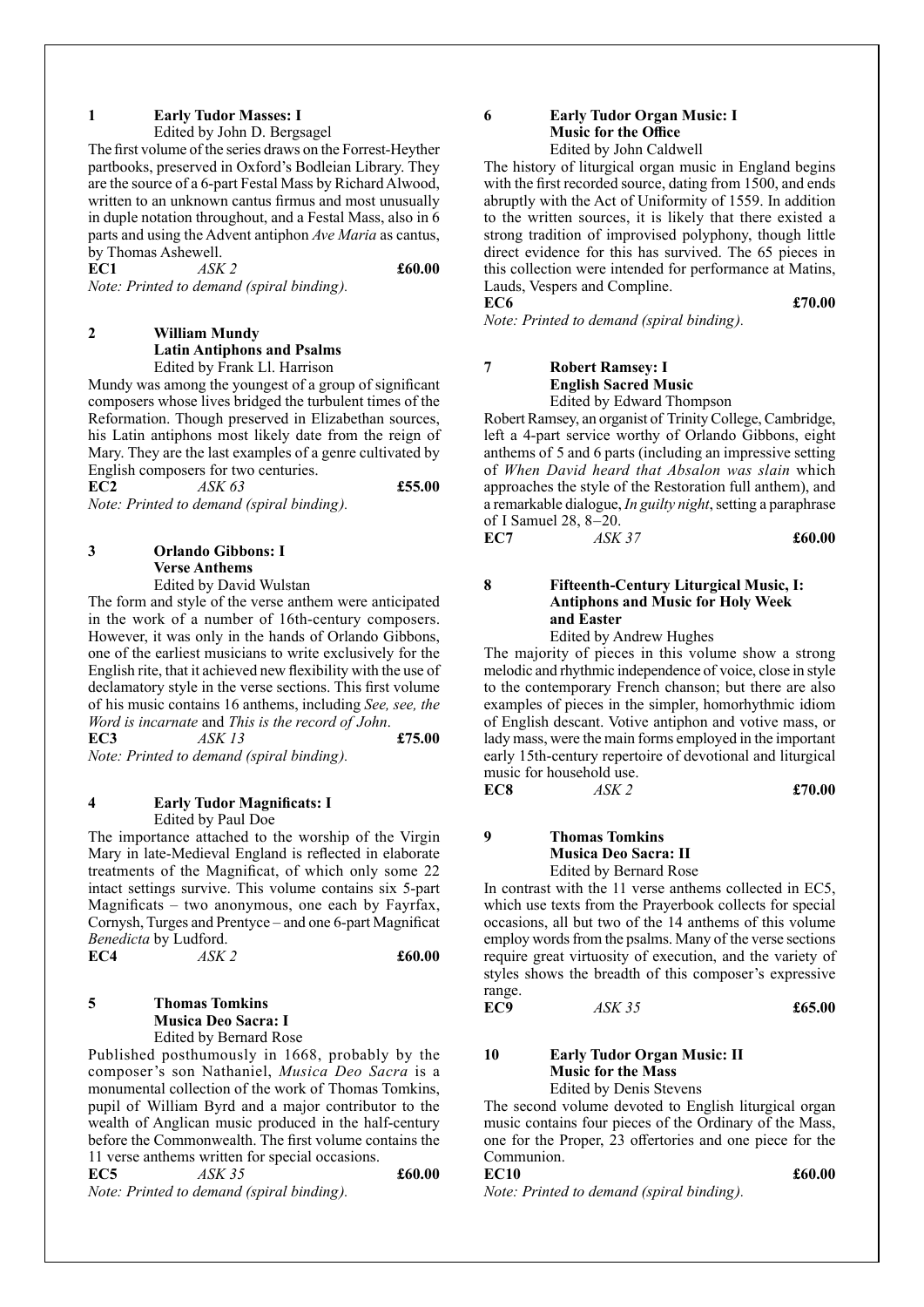#### **11 Sir William Leighton The Tears or Lamentations of a Sorrowful Soul** Edited by Cecil Hill

The contents of this celebrated collection, presented by Leighton to Prince Charles in 1614, encompass most of the noted lutenist and keyboard composers of the day. Eighteen pieces meant for domestic worship are scored either for unaccompanied singing or for solo voice with available instruments of the 'broken' consort. The rest of the 55 pieces are for 4- or 5-part choir. **EC11** *ASK 59* **£65.00**

*Note: Printed to demand (spiral binding).*

#### **12 Thomas Tallis: I English Sacred Music: I Anthems**

Edited by Leonard Ellinwood

Tallis's choral works with English texts were all written for the worship of God in the reformed Church of England, setting either the liturgy of the new Book of Common Prayer of 1549, or Coverdale's vernacular bible. They testify to his position, undisputed even in his lifetime, as 'the father of English church music'. This volume contains ten of the 11 anthems that can definitely be attributed to the composer, and five contrafacta anthems with Latin texts, which were published in Tallis and Byrd's *Cantiones Sacrae* of 1575.

**EC12** *ASK 45* **£60.00** *Note: Printed to demand (spiral binding).*

#### **13 Thomas Tallis: II English Sacred Music: II Service Music**

Edited by Leonard Ellinwood

Though best known for his Dorian Service, Tallis also set the Preces and Responses, the Litany, and various psalms for service use, as well as providing the so-called 'tunes' for Archbishop Parker's Psalter. In addition to this important corpus of music, EC13 gathers together those fragments by Tallis for which a single part only is extant. **EC13** *ASK 45* **£75.00**

*Note: Printed to demand (spiral binding).*

### **14 Thomas Tomkins Musica Deo Sacra: III**

Edited by Bernard Rose

The 16 anthems in this volume complete the 41 verse anthems contained in *Musica Deo Sacra*. Eight anthems take their texts from the psalms, and two each from the collects, the Old Testament, the New Testament and anonymous authors.

| <b>EC14</b> | ASK 35 | £75.00 |
|-------------|--------|--------|
|             |        |        |

#### **15 Richard Dering Cantica Sacra, 1618** Edited by Peter Platt

The Italian 'madrigal' style of this music, unusual for English composers, arose from the special circumstances of Roman Catholic composers who chose to work on the continent. Dering himself was organist to a community of Benedictine nuns in Brussels, whose Abbess was an English noblewoman. These 21 motets for SSATTB were published in Antwerp.

**EC15** *ASK 51* **£70.00** *Note: Printed to demand (spiral binding).*

## **16 Early Tudor Masses: II**

Edited by John D. Bergsagel

To the two masses in the first volume of the series, this collection adds three further masses from the Forrest-Heyther partbooks. It contains the 6-part Mass *Jesu Christe* by Thomas Ashewell, and two 5-part works: the *Resurrexit Dominus* Mass by John Norman, and the *Christe Jesu* Mass by William Rasar.

**EC16** *ASK 2* **£75.00**

#### **17 John Sheppard: I Responsorial Music** Edited by David Chadd

The music of John Sheppard, who was about ten years younger than Tallis, dates from the uncertain times of the Reformation and the reigns of Edward VI and Mary. Perhaps his most impressive work is to be found in his cantus firmus responds, which reflect the considerable musical importance that some choral foundations attached to Matins and Vespers on special feast-days in the last decades of the Sarum rite.

| <b>EC17</b> | ASK 38 | £65.00 |
|-------------|--------|--------|

**18 John Sheppard: II Masses**

Edited by Nicholas Sandon

Taverner and Tye are the predominant influences in these works. The 6-part Mass *Cantate* is taken from the Forrest-Heyther partbooks, preserved in the Bodleian Library, Oxford. The source for *The Western Wind* Mass, *The Frences Mass*, the Mass *Be not afraid*, and the *Plainsong Mass for a Mean*, all in four parts, is the so-called 'Gyffard' partbooks (British Library Add. MSS 17802-5). **EC18** *ASK 38* **£65.00**

**19 Christopher Tye: I English Sacred Music** Edited by John Morehen

There are particular problems of establishing authentic sources for much of Tye's music. Nonetheless, its high quality places him, with Taverner and Tallis, at the forefront of English 16th-century church music. This first volume of his work contains 15 full anthems, evening canticles, and his famous setting of texts from *The Acts of the Apostles*, dedicated to Edward VI.

**EC19** *ASK 69* **£80.00** *Note: Printed to demand (spiral binding).*

**20 John Taverner: I Six-Part Masses**

Edited by Hugh Benham

This volume, the first of five devoted to Taverner's music, contains the three surviving 6-part masses: *Gloria tibi Trinitas*, *Corona spinea*, and *O Michael*. Elaborate festal works intended for use on major feasts or patronal festivals, they are printed here in the order followed in the Forrest-Heyther partbooks.

**EC20** *ASK 71* **£80.00** *Note: Printed to demand (spiral binding).*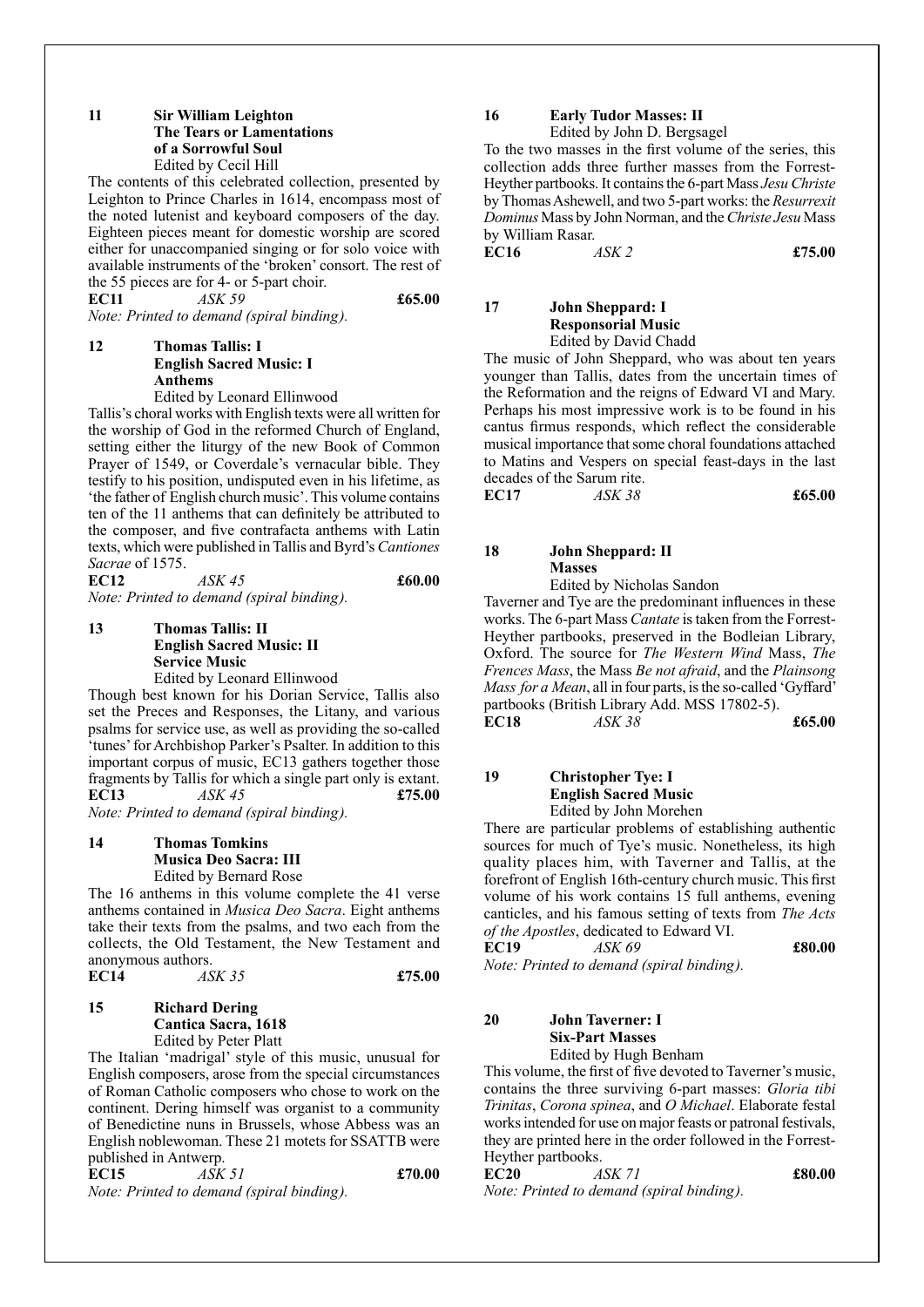#### **21 Orlando Gibbons: II Full Anthems, Hymns and Fragmentary Verse Anthems** Edited by David Wulstan

Full anthems, fragmentary verse anthems, and 'The Hymns and Songs of the Church', a collection of religious verse and tunes compiled by George Wither and published in 1623, are to be found in this volume. It shows the variety of music written by a composer best known for the anthem *Hosanna to the Son of David*.

**EC21** *ASK 13* **£70.00** *Note: Printed to demand (spiral binding).*

#### **22 Fifteenth-Century Liturgical Music, II: Four Anonymous Masses** Edited by Margaret Bent

English composers in the first half of the fifteenth century created the unified mass cycle, and even though most of the repertoire is anonymous, a distinctly 'national' style can be recognised. The four works in this volume were probably composed between 1420 and 1440, and each possesses a long, troped Kyrie of a kind not found in continental sources.

| EC22 | ASK 2 | £75.00 |
|------|-------|--------|
|      |       |        |

### **23 Nathaniel Giles: I Anthems**

Edited by J. Bunker Clark

A Worcester man, Nathaniel Giles (or Gyles) held posts at St George's, Windsor, and at the Chapel Royal until his death in 1633. His anthems were widely circulated during his lifetime, but largely forgotten thereafter. Their texts are taken from the Book of Common Prayer, the Bible and psalms, and from the metrical translations of Sternhold and Hopkins.

**EC23** *ASK 55* **£65.00**

#### **24 Christopher Tye: II Masses**

Edited by Paul Doe

Although one of the more active early composers for the Anglican rite, Tye also wrote vocal works on Latin texts, including choral hymns and responds, and some settings of the Ordinary of the Mass. His *Western Wind* Mass and *Mean* Mass probably date from before 1540, but the Mass *Euge bone* belongs stylistically to a later date, and was possibly written with some special purpose in mind after the death of Henry VIII.

| EC24 | ASK 69 | £65.00 |
|------|--------|--------|
|      |        |        |

### **25 John Taverner: II Votive Antiphons**

Edited by Hugh Benham

Taverner's votive antiphons represent the largest and most varied contribution to the genre of any early 16th-century composer. They are here presented alphabetically, in two distinct groups of large works, presumably associated with major feasts, and shorter and simpler pieces. Two fragments, *Virgo pura* and *Prudens virgo* and the textless *Quemadmodum* are also included.<br>**EC25** *ASK 71* **EC25** *ASK 71* **£70.00**

#### **26 Manuscripts of Fourteenth-Century English Polyphony (Facsimiles)** Edited by Frank Ll. Harrison & Roger Wibberley

This handsome volume of 212 plates is an important work of reference for all concerned with the notation of early music. Major sources represented include those of the British Library, the Bodleian Library Oxford, and the University of Cambridge.

**EC26 £90.00 EC26D (De Luxe Edition) £95.00**

**27 Thomas Tomkins Musica Deo Sacra: IV** Edited by Bernard Rose

All of Tomkins's 3- and 4-voice full anthems from *Musica Deo Sacra* are included, with the seven penitential psalms, for alto, tenor and bass. The composer's powers of wordpainting and drama are strongly in evidence.

**EC27** *ASK 35* **£60.00**

**28 Robert White: I Five-Part Latin Psalms** Edited by David Mateer

Robert White, Christopher Tye's successor at Ely Cathedral, composed sacred settings that fairly reflect the religious and political upheavals of mid-16th-century England. In his polyphonic psalm motets, especially, he matched in excellence his contemporaries such as Byrd and Mundy, and absorbed many elements from the various psalm-setting styles of the time.

**EC28** *ASK 76* **£55.00**

**29 Robert White: II Six-Part Latin Psalms** Edited by David Mateer

To Robert White's 5-part Latin psalms collected in the previous volume, this collection adds the 6-part Latin psalms, including three settings of *Domine, quis habitabit*, the 5-part votive antiphon *Regina caeli* and the 6-part *Tota pulchra es, amica mea*.

| <b>EC29</b> | ASK 76 | £55.00 |
|-------------|--------|--------|
|             |        |        |

#### **30 John Taverner: III Ritual Music and Secular Songs** Edited by Hugh Benham

Ritual music for the Office and for associated non-liturgical devotions appears in no comparable body of work by an earlier English composer – and from later composers, only in the surviving output of Tallis and Sheppard. Typically, these pieces alternate polyphony and plainsong, not recorded in the sources, but here supplied from the Salisbury Antiphonal, Gradual or Processional. Four of Taverner's secular songs are also included. **EC30** *ASK 71* **£80.00**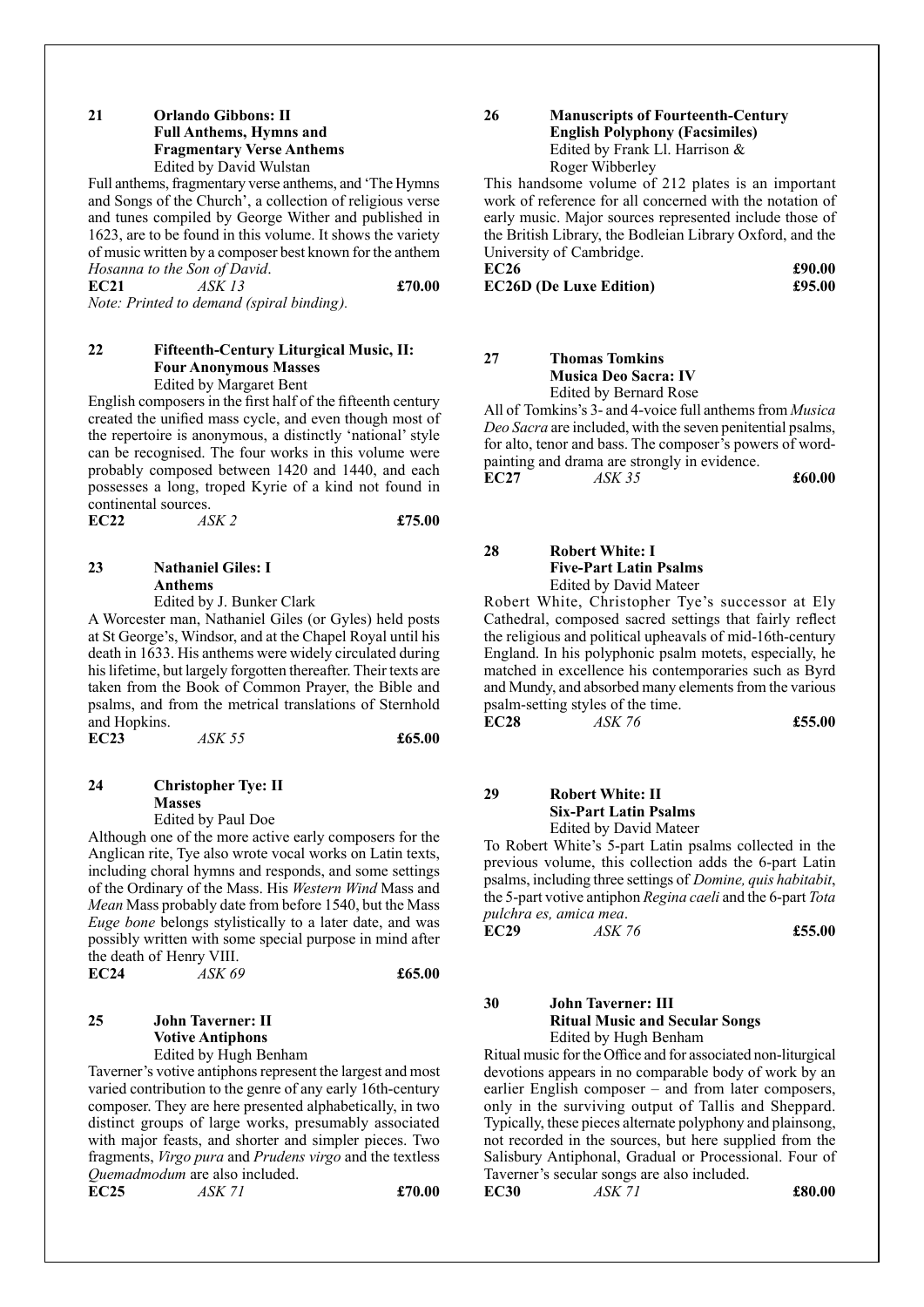#### **31 Robert Ramsey: II Latin Sacred Music** Edited by Edward Thompson

The contents of this volume include both liturgical and domestic music. The 'Commencement Song', *Inclina Domine*, was an exercise for the composer's Mus.B degree. The *Te Deum* settings and a setting of the Litany were probably written for use in the chapel of Peterhouse, Cambridge, a centre of high church observance at the time.

**EC31** *ASK 37* **£55.00**

#### **32 Robert White: III Ritual Music and Lamentations** Edited by David Mateer

Included are *Libera me, Domine, de morte aeterna*, the ninth respond at Matins in the Office of the Dead, and White's only surviving essay in respond form. There are also four hymn settings with Sarum texts, and two Lamentation settings. They hold an important place in the ranks of a genre that briefly flourished during the Elizabethan period, despite a lack of indigenous precedent for the form.

**EC32** *ASK 76* **£60.00**

#### **33 Christopher Tye: III Ritual Music and Motets** Edited by Nigel Davison

The substantial quantity of incomplete pieces in this volume (9 out of 20) reflects the problematic nature of reliable sources for Tye's music. Of the complete examples, there are liturgical compositions, psalm and prayer motets, a single votive antiphon and one work of doubtful authorship. **EC33** *ASK 69* **£75.00**

#### **34 Fifteenth-Century Liturgical Music, III: The Brussels Masses**

Edited by Gareth Curtis

In a composite manuscript ascribed to the Burgundian court, a mass each by Richard Cox and John Plummer, with three such works by Walter Frye, survive alongside a pair of Dufay masses and all but one of the surviving motets of Busnois. The strong political and cultural association between England and Burgundy at the time explains their presence, as does the varied and masterful style – held in high regard by continental contemporaries.<br>EC34 ASK 2

**EC34** *ASK 2* **£75.00**

#### **35 John Taverner: IV Four- and Five-Part Masses** Edited by Hugh Benham

Taverner's 4- and 5-part masses are shorter and simpler than his elaborately festal 6-part settings of the Ordinary. The 4-part *Plainsong* Mass is, for its time, unusually limited in its range of note values. The 5-part *Mean* Mass shows a continental unity of texture, rather than the marked differentiation between melody and rhythm that is more typical of early Tudor style. The Mass *The Western Wind* employs a secular cantus firmus and a resourceful variation technique. **EC35** *ASK 71* **£60.00**

**36 John Taverner: V Five-Part Masses** Edited by Hugh Benham

This volume contains the two 5-part Parody Masses, *Mater Christi* and *Small Devotion*, and four fragments that despite their unproven authenticity have not yet been attributed to another composer.

**EC36** *ASK 71* **£60.00**

#### **37 Thomas Tomkins Musica Deo Sacra: V** Edited by Bernard Rose

Tomkins employs the psalter for the texts of eight of these anthems, one of which has an alternative Latin text of unknown origin. Four anthems set biblical passages, two are settings of prayers, and one, originally a secular song, is a setting of *Sanctus* and alleluias.

**EC37** *ASK 35* **£50.00** *Note: Printed to demand (spiral binding).*

**38 Thomas Morley: I English Anthems; Liturgical Music** Edited by John Morehen

Thomas Morley wrote verse and full anthems, preces and responses, a setting of the Burial Service (though of disputed authenticity), festal psalms and metrical psalmtune harmonisations. This substantial and varied corpus of church music is a fascinating record of a most influential composer of the Elizabethan period. **EC38** *ASK 61* **£60.00**

**39 Thomas Tomkins Musica Deo Sacra: VI** Edited by Bernard Rose

Completing the publication of the 94 anthems collected in *Musica Deo Sacra*, this volume contains seven full anthems in more than five voice parts. The only one that can be accurately dated is the 7-part *Be strong and of good courage*, composed in 1603 for the coronation of James I. **EC39** *ASK 35* **£55.00**

**40 Robert Parsons Latin Sacred Music** Edited by Paul Doe

The Latin church music of Robert Parsons, Gentleman of the Chapel Royal, dates from the reigns of Mary and of her half-sister, Elizabeth, who, although she insisted on her chapel services being in English, allowed the use of Latin for introits, anthems and other peripheral choral music. Parsons, like William Byrd a Roman Catholic, showed the influence of the psalm motet and votive antiphon in his work.

**EC40** *ASK 27* **£65.00** *Note: Printed to demand (spiral binding).*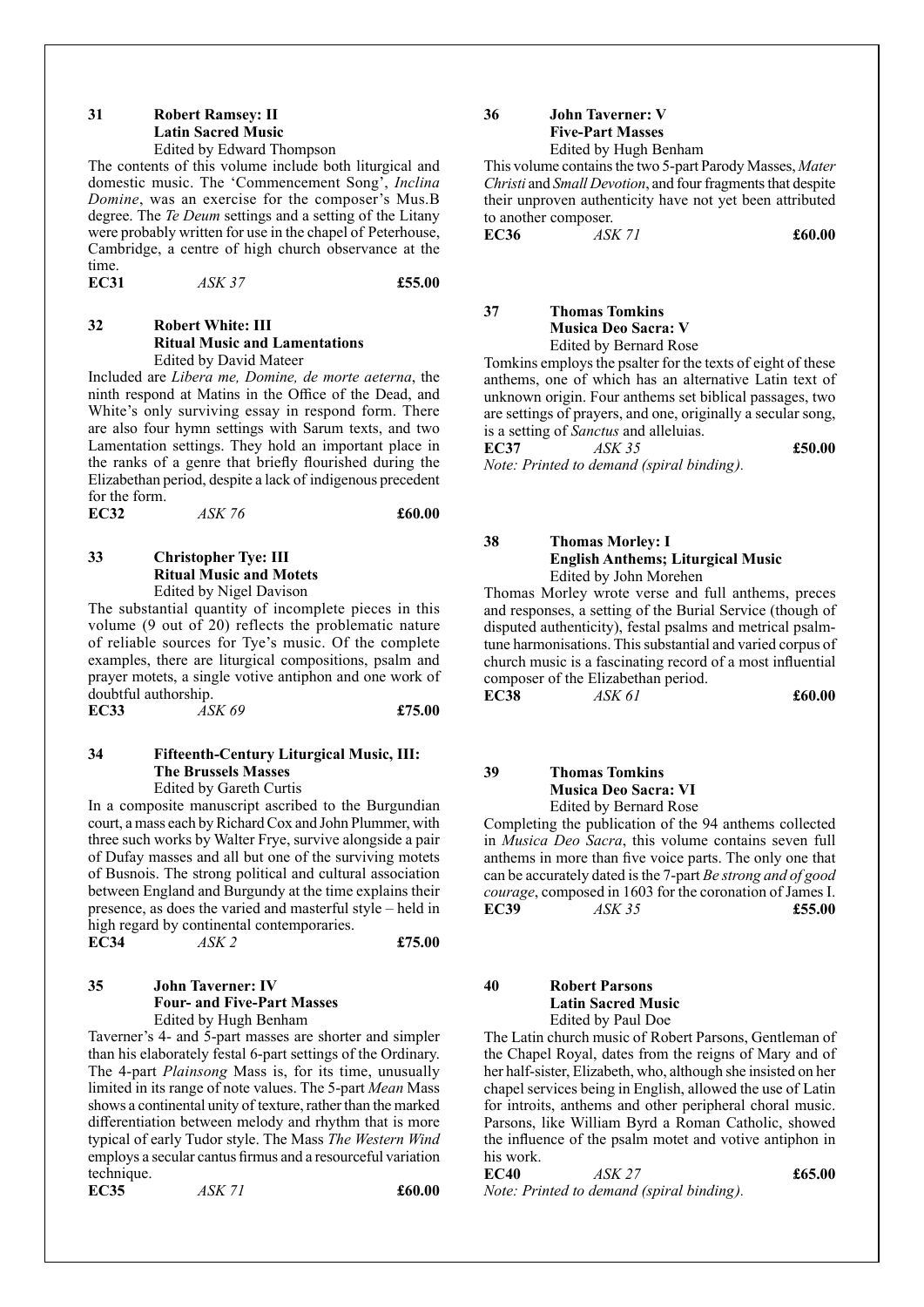#### **41 Thomas Morley: II Services** Edited by John Morehen

This volume completes the publication in a scholarly edition of Thomas Morley's Anglican sacred music, and

contains the First and Second Services and the Short Service. **EC41** *ASK 61* **£50.00**

*Note: Printed to demand (spiral binding).*

#### **42 Fifteenth-Century Liturgical Music, IV: Early Masses and Mass-Pairs** Edited by Gareth Curtis

Movements from incomplete cycles and pairings both scribal and scholarly constitute a volume of English Mass music from the period after the Old Hall Manuscript. The repertory is presented in a style of transcription new to the series and intended to convey the essential nature of this freely flowing yet mensurally disciplined music. Works by John Benet, Bloym, Driffelde, Leonel Power and Anon are included.

**EC42** *ASK 2* **£65.00** *Note: Printed to demand (spiral binding).*

#### **43 Robert Fayrfax: I Mass, Magnificat and Antiphon 'O bone Jesu'** Edited by Roger Bray

The first volume of several to be devoted to Latin church music by composers of the late fifteenth and early sixteenth centuries, EC43 contains all that survives of Fayrfax's *O bone Iesu* trilogy. From the material shared between the Mass and antiphon (an early example of English parody technique) it has been possible to reconstruct part of the latter, of which only the mean survives.

| <b>EC43</b> | <i>ASK 131</i> | £60.00 |
|-------------|----------------|--------|
|             |                |        |

#### **44 Nicholas Ludford: I Mass 'Inclina Cor Meum Deus' and Antiphons**

Edited by David Skinner

Published here for the first time, the Mass *Inclina cor meum deus* includes an editorial tenor part. In three of the six surviving antiphons editorial additions likewise substitute for missing material, though three others are too incomplete for reconstruction. A detailed biographical note updates our knowledge of the composer's career in the light of recently discovered documentation.

| <b>EC44</b> | ASK 125 | £60.00 |
|-------------|---------|--------|
|             |         |        |

#### **45 Robert Fayrfax: II Two Masses: 'Tecum principium' and 'O quam glorifica'** Edited by Roger Bray

Both large-scale masses by Robert Fayrfax included in this volume are believed to be late works. *O quam glorifica*, in particular, was composed in 1511 for his supplication for the degree of Doctor of Music at Oxford. A feature of the edition is the restoration of the metrical character of the original, distorted in all surviving copies. *Tecum principium* exhibits a simpler form, and is remarkable for the stylistic feature of unprepared dissonant fourths in the final section of the Agnus dei. **EC45** *ASK 131* **£65.00**

$$
\pmb{\text{f6:}}
$$

**46 Nicholas Ludford: II Five- and Six-Part Masses and Magnificat** Edited by David Skinner

A further addition to our growing perception of Ludford as amongst the most contrapuntally skilled and lyrically gifted of early 16th-century English composers, this volume contains four Masses, plus a Magnificat belonging to the Mass *Benedicta*. Also included is a partial reconstruction of the Mass *Regnum mundi*, from which the whole of the tenor part and much of the top part are now missing. **EC46** *ASK 125* **£85.00**

#### **47 Fifteenth-Century Liturgical Music, V: Settings of the Sanctus and Agnus Dei** Edited by Peter Wright

This is a collection of over thirty early 15th-century Sanctus and Agnus dei settings not otherwise available in modern critical editions. The volume is complementary to EC42, and part of an ongoing subseries to include settings of the Gloria and Credo, and of the Kyrie, 'squares' and music from fragmentary choirbooks.

**EC47** *ASK 2* **£75.00**

#### **48 The 'Gyffard' Partbooks: I** Edited by David Mateer

The first of two volumes containing repertoire from this crucial document for our understanding of the Salisbury Use in 16th-century England, EC48 contains music by key figures such as Tallis and Sheppard not elsewhere collected in the series, as well as works by unnamed composers. The editor has provided plainchant from authoritative sources for those sections required to complete the performance of most of the music.

**EC48** *ASK 128* **£105.00**

#### **49 Fifteenth-Century Liturgical Music, VI: Mass Settings from the Lucca Choirbook** Edited by Reinhard Strohm

Complemented by Professor Strohm's facsimile edition of the entire source by the University of Chicago Press, the publication of eight Mass settings from the Lucca Choirbook is a signal contribution to our understanding of the dissemination of English music in 15th-century Europe. Only two are ascribed, to Walter Frye and Henricus Tik, but the insular provenance of the music is confirmed on grounds of style, repertoire and performance procedure.<br>EC49

**EC49** *ASK 2* **£85.00**

#### **50 The Winchester Troper**

Facsimile edition and introduction by Susan Rankin

A seminal text in the study of Anglo-Saxon musical and liturgical practice, the Winchester Troper is published in a colour facsimile of the manuscript. The introduction explains how and why the book was made, and how its liturgical contents were designed. Studies of the hands of over fifty text scribes are accompanied by the first full account of Anglo-Saxon musical notation, and a study of the most innovative element of the collection, a series of 174 *organa*, representing a musical practice not recorded elsewhere in Europe before the thirteenth century. **EC50 £140.00**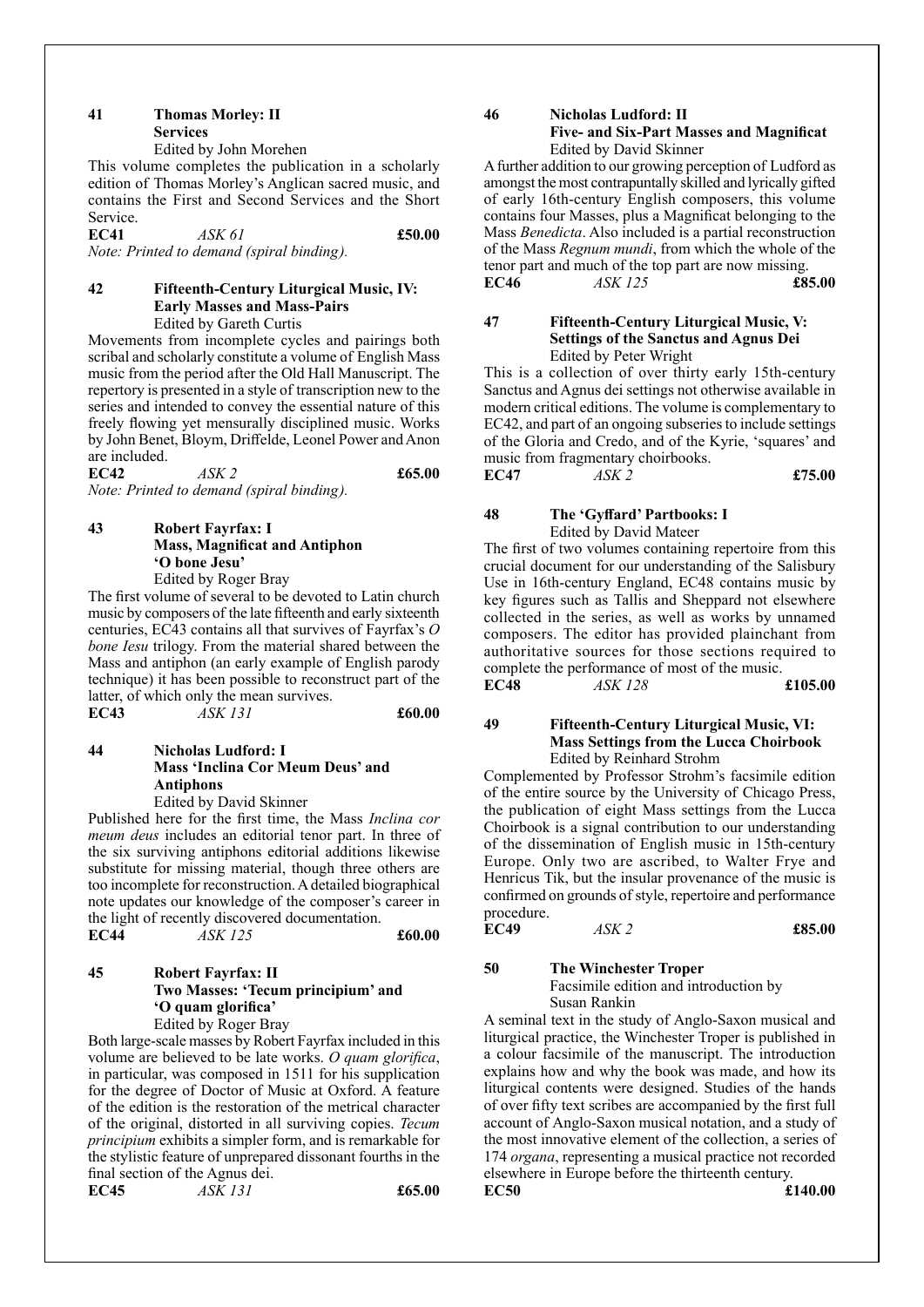#### **51 The 'Gyffard' Partbooks: II**

Edited by David Mateer

The second volume of the 'Gyffard' partbooks typifies the collection as a whole in the wide variety of liturgical types and compositional procedures on display. There are Jesus Mass propers built on plainsong *cantus firmi*, Mass ordinaries based on 'squares', Magnificat settings freely composed or using the canticle tone or its faburden, antiphons in honour of Jesus and the Virgin Mary, the setting of a tract, prayers, and office responds masquerading as votive antiphons.

**EC51** *ASK 128* **£100.00**

#### **52 Fifteenth-Century Liturgical Music, VII: The York Masses**

Edited by Theodor Dumitrescu The publication of the fragments known as the 'York Masses' offers a prime opportunity for re-evaluating the wider context of English polyphonic Mass composition in the final decades of the fifteenth century. The volume contains four Kyries, including Horwod's *O rex clemens*, two each of Gloria-Credo and Sanctus-Agnus pairs, the Missa *Venit dilectus meus* attributed to Johannes Cuk, and a Gloria-Credo *a* 3.

**EC52** *ASK 2* **£70.00**

#### **53 Robert Fayrfax: III Regali,Albanus and Sponsus amatsponsam** Edited by Roger Bray

This volume brings to a conclusion a series devoted to Masses and associated pieces composed by Robert Fayrfax. It includes Fayrfax's well-known Masses *Regali* and *Albanus*, as well as a reconstruction of his fragmentary, possibly nuptial, Mass *Sponsus amat sponsam*. Although some of the manuscript sources were copied many years later, these works date collectively from the years immediately preceding and following the turn of the sixteenth century.

**EC53** *ASK 131* **£85.00**

#### **54 John Sheppard: III Hymns, Psalms, Antiphons and other Latin Polyphony** Edited by Magnus Williamson

This is an important addition to the pair of consecutive EECM volumes of John Sheppard's Latin compositions for the Use of Salisbury published in the 1970s. Although he had evidently mastered the forms of Mass and votive antiphon, the composer is at his most characteristic in his settings of the plainsong melodies which form the bedrock of the Sarum liturgy. These account for most of the contents of this volume, together with free-composed settings of Biblical texts and a small corpus of devotional polyphony, most of it fragmentary. **EC54** *ASK 38* **£105.00**

#### **55 Fifteenth-Century Liturgical Music, VIII: Settings of the Gloria and Credo** Edited by Peter Wright

This collection, which is intended to complement the Sanctus and Agnus dei settings of EECM 47, includes examples of the main compositional styles and techniques of English liturgical polyphony of the late Middle Ages. There are 47 independent settings of the Gloria and Credo from the period *c*.1400–40, most of which have never been published before. Nineteen of these settings are complete works preserved largely in continental manuscripts, the remainder fragmentary settings preserved in insular sources.<br> $\frac{2}{5}$  ASK 2

**EC55** *ASK 2* **£105.00**

#### **56 Thomas Tallis and William Byrd Cantiones Sacrae (1575)** Edited by John Milsom

Volume 56 is devoted to a complete edition by John Milsom of the famous *Cantiones quae ab argumento sacrae vocantur* published by Thomas Tallis and William Byrd in 1575. This edition includes a comprehensive study of the partbooks themselves, their physical make-up and typography, and the compilation and notation of their contents. It also has complete transcriptions of contrafacta in parallel score, permitting at-a-glance comparisons between the pieces as printed in 1575 and other versions circulating in manuscript.

**EC56** *ASK 32/ASK 45* **£125.00**

#### **57 Manuscripts of English Thirteenth-Century Polyphony** Facsimile Edition by William J. Summers and Peter M. Lefferts

The third facsimile collection to be published by EECM, Volume 57 attests to the quality and depth of the polyphonic traditions during the long reigns of Henry III and his son Edward I, when the music of English high culture achieved a technical autonomy from the common international Anglo-French repertoire of the period. Assembling a set of facsimiles of the extant remains of native origin, it comprises images of more than sixty sources of thirteenth-century polyphony, including the Reading rota, the conductus-rondellus *Flos regalis*, and the Worcester fragments, here reunited from three codices. The large page layout adopted enables almost all the manuscripts to be reproduced at full size for direct comparison of different sources, layouts and dimensions. **EC57 £180.00**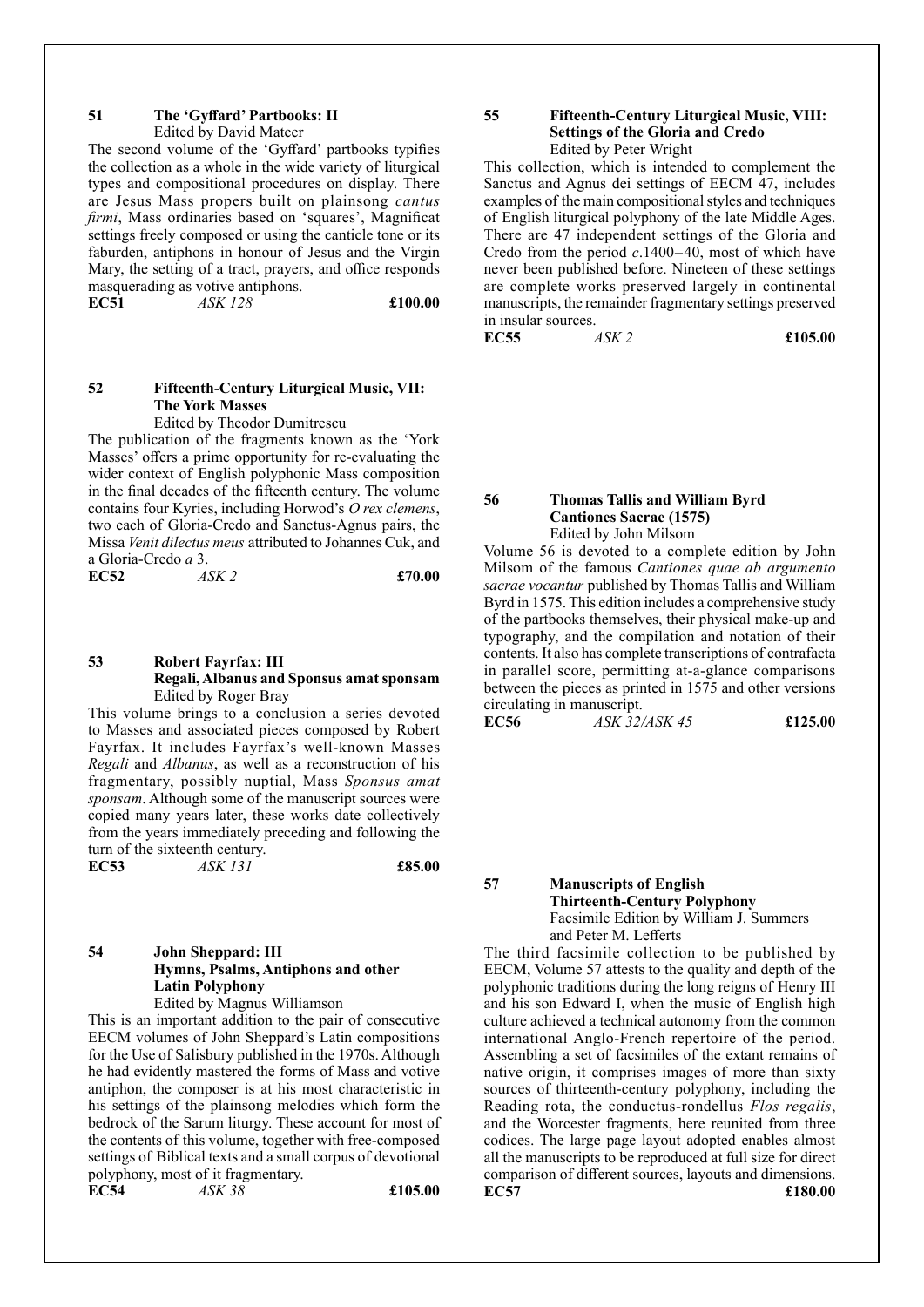#### **58 Fifteenth-Century Liturgical Music, IX: Mass Music by Bedyngham and his Contemporaries**

Edited by Gareth Curtis and David Fallows, transcription by Timothy Symons

This volume continues the coverage of fifteenth-century liturgical music by English composers, with two polyphonic mass cycles credited to John Bedyngham (d.1458/9), *Sine nomine* and *Dueil angoisseux*, together with fourteen anonymous mass movements that appear alongside them in manuscripts Trent 88, Trent 90 and Trent 93. Most of the contents appear to have been composed in the 1440s. The volume includes an assessment of 'Englishness' in relation to other European music of the period, and a summary of all that is now known about the life of Bedyngham, situating him in London and Westminster from 1440 until his death, though casting doubt on the possibility that he spent some time on the continental mainland.

**EC58** *ASK 2* **£75.00**

#### **59 Mass of the Blessed Virgin Mary According to the Use of Salisbury Part I: Introduction and Choir Book** Edited by John Harper with Sally Harper and Matthew Cheung Salisbury

This volume inaugurates a new subseries devoted to plainsong and monophony. The Choir Book provides all the Proper and Ordinary chants at daily and weekly Mass of the Blessed Virgin Mary in the Use of Salisbury throughout the year. It forms a pair with EECM 60. The edition is based principally on the Sarum Gradual printed by Prévost in Paris in 1527, a time when Lady Mass was at its height, and often enriched by polyphony. The new typeface, based on that used by Prévost, is comparable in size to the exemplar. It is therefore ideal for a group singing from a lectern. The volume begins with a substantial account of the Mass of the BVM across the late Middle Ages, setting the Use of Salisbury in a wider historical context. **EC59 £95.00**

#### **60 Mass of the Blessed Virgin Mary According to the Use of Salisbury Part II: Priest's Book, Directory and Ordinal**

Edited by John Harper with Sally Harper and Matthew Cheung Salisbury

This volume forms a pair with EECM 59. The Priest's Book includes all the texts, tones, chants and ritual directions for the priest at Mass of the Blessed Virgin Mary in the Use of Salisbury throughout the year. Based on the edition of the Sarum Missal issued by Prévost in 1528, it is a practical resource (the size of an altar book), as well as an edition for study and teaching. There are ritual instructions for the deacon, subdeacon and four servers, and writtenout examples of intoned Epistles and Gospels. All Latin texts have English translations. The Ordinal sets out no fewer than 20 different orders for daily and weekly Lady Mass, and the Directory indicates when each is to be used. **EC60 £70.00**

## **61 Henry Lawes**

#### **Sacred Music** Transcribed and edited by Jonathan Wainwright

The leading English songwriter of the mid-seventeenth century, Henry Lawes also wrote music for divine worship, and for the Chapel Royal in particular, as well as devotional pieces associated with his role at the Caroline court. This collection comprises anthems, symphony and devotional anthems, sacred songs, metrical psalms, Latin motets and rounds, with surviving texts from otherwise lost works, and psalm tune variations from Matthew Camidge's *Psalmody for a Single Voice* (1789). At the boundary of Early English Church Music's remit to make available church music by British composers from the Norman Conquest to the Commonwealth, EC61 is somewhat different in layout from previous recent editions of polyphony, while also being the first of several more planned explorations of seventeenth-century repertoire. **EC61 £70.00**

### **62 Fragments of English Polyphonic Music c.1390–1475**

Facsimile Edition by Margaret Bent and Andrew Wathey

This long-awaited volume contains fragments of English polyphonic music from the 1390s to the 1470s. Like the previous facsimile volume (EC57) it has a large pageformat maximising the number of manuscripts that can be reproduced at full size; colour reproduction conveys the syntax of late-medieval notation, particularly the use of red notation; page-turns follow the recto-verso arrangement of the original manuscripts as far as possible; extensive image editing restores a degree of legibility to much-degraded manuscripts. The manuscripts reproduced here include the famous Coventry *Caput* Mass, vestiges of a royal choirbook virtually reassembled by Bent and a systematic investigation by Wathey of the Beverley fragments. Although fragmentary, these fifteenth-century sources, containing music by Dunstaple, Power, Plummer and their contemporaries, attest to the vitality of the English polyphonic tradition as it neared its pre-Reformation zenith.<br>EC62 **EC62 £180.00**

#### **63 Nathaniel Giles: II English Sacred Music**

Edited by Joseph Sargent

Complementary to Giles's anthems in volume 23, but also marking a new stage in the reception of his music, this collection of the composer's surviving services corrects the dearth of critical editions that has inhibited performances of his works in recent years. A more considered view of the output in the light of his contemporaries Byrd, Morley, Tomkins and Weelkes is also now possible. While the First Service survives largely intact, the Second is incomplete but has, without re-composition, been reconstructed from surviving organ parts and other sources. The fragmentary Short Service was most likely canonic, reflecting Giles's reputation as a 'learned' composer and educator. Editorial guidance is offered as to a possible reconstruction of the Te Deum, Jubilate and Creed. Joseph Sargent has provided an extensive revision of Giles's biography, with full transcripts of previously unpublished court documents. **EC63 £70.00**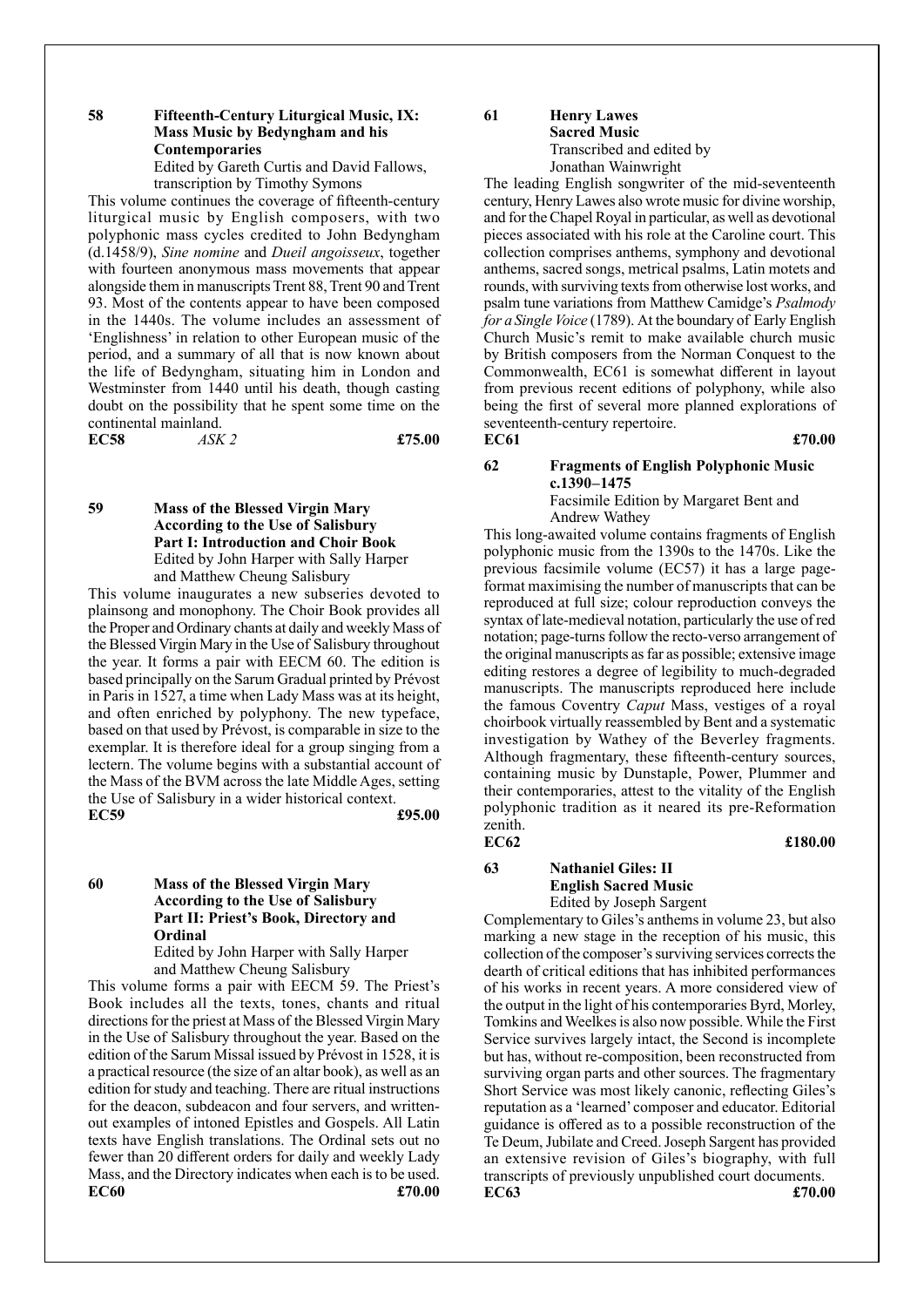|             | <b>Forthcoming Volume</b>                                                                                                                                    |                                      |                                                                                                        |        |
|-------------|--------------------------------------------------------------------------------------------------------------------------------------------------------------|--------------------------------------|--------------------------------------------------------------------------------------------------------|--------|
| 64          | <b>Thomas Tallis</b><br><b>Latin Church Music I:</b><br>Mass 'Salve intemerata' & Antiphons;<br>Contrafactum 'Se lord and behold'<br>Edited by David Skinner |                                      |                                                                                                        |        |
| <b>EC64</b> | <b>Not Yet Fixed</b>                                                                                                                                         |                                      |                                                                                                        |        |
|             | <b>Supplementary Volumes</b>                                                                                                                                 |                                      |                                                                                                        |        |
| <b>1S</b>   | The Sources of English Church Music<br>1549-1660<br>Edited by Peter le Huray and<br>Ralph Daniel                                                             | <b>2S</b>                            | <b>Latin Music in British Sources</b><br>$c.1485 - 1610$<br>Compiled by May Hofman and<br>John Morehen |        |
| EC1S        | Two volumes not available separately. Hardback.<br>£60.00                                                                                                    | <b>Hardback</b><br>EC <sub>2</sub> S |                                                                                                        | £60.00 |
|             |                                                                                                                                                              | <b>Offprints</b>                     |                                                                                                        |        |
| <b>W81</b>  | <b>GIBBONS</b> , Orlando<br><b>Hosanna to the Son of David</b><br>SSAATTB and Organ<br>£2.80                                                                 | <b>W82</b>                           | This is the record of John<br>SAATB and Organ<br><b>TALLIS, Thomas</b>                                 | £3.15  |

**Magnificat** *and* **Nunc Dimittis** From the Dorian Service. SATB and Optional Organ **W50 <b>£3.15 Venite** *and* **Te Deum** From the Dorian Service. SATB and Optional Organ **W49 £3.75 O thou, the central orb** SSAATBB and Organ **W60 £2.80 See, see, the Word is incarnate** SAATB unaccompanied

**W72 £3.75** 

#### May 2022